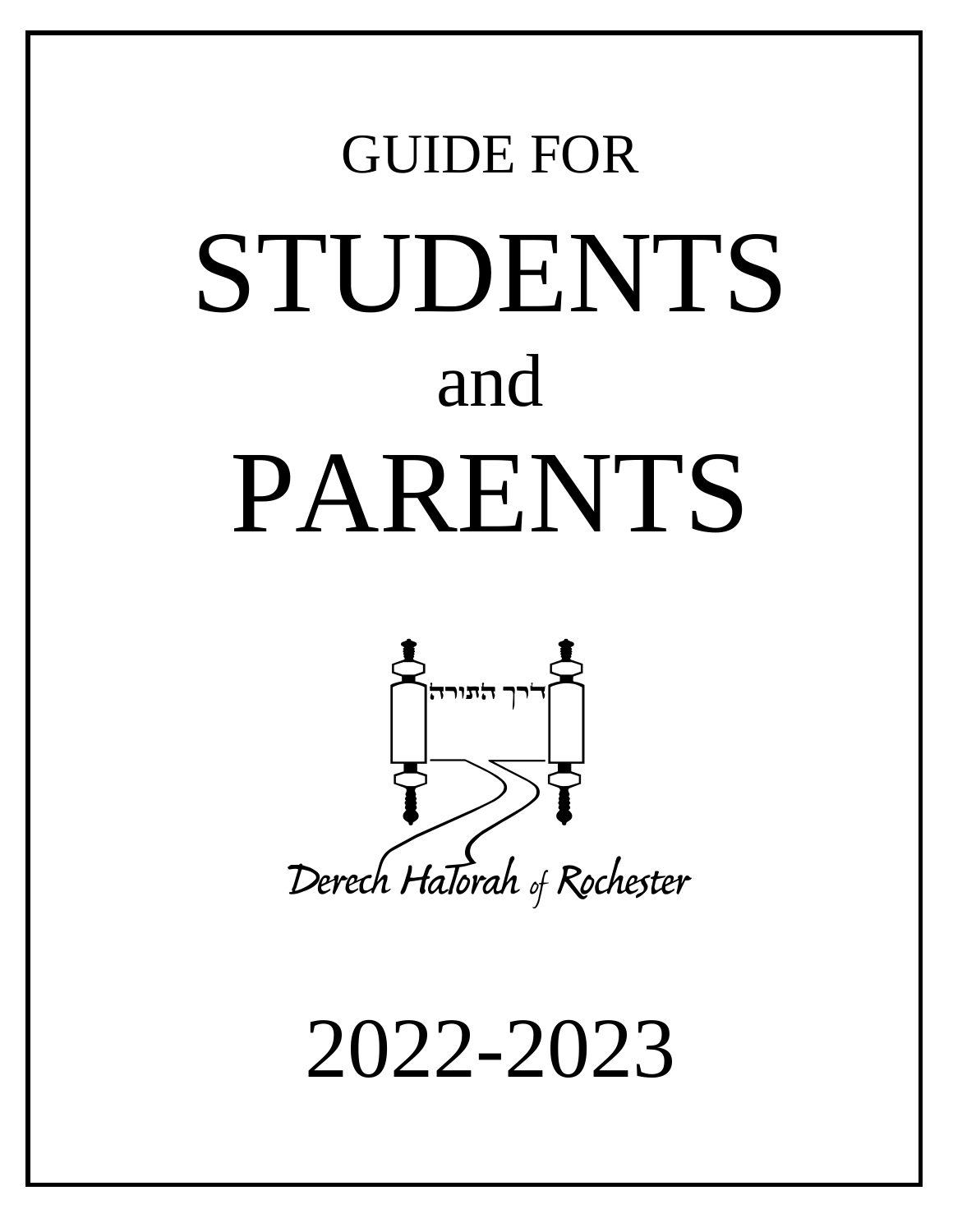## **DHR Student & Parent Guide 2022-2023**

## Table of Contents

- I. About Our School
- II. Goals & Objectives
- III. Admissions Policy
- IV. Student Conduct
- V. Location of School & Classrooms
- VI. Uniforms
- VII. Arrival, Attendance and Lateness
- VIII. Kashrus/Kosher Dietary Guidelines
- IX. Lunch & Snacks
- X. Computers & the Internet
- XI. Report Cards & Parent Conferences
- XII. Homework & Study Skills
- XIII. Academic Honesty
- XIV. Dismissal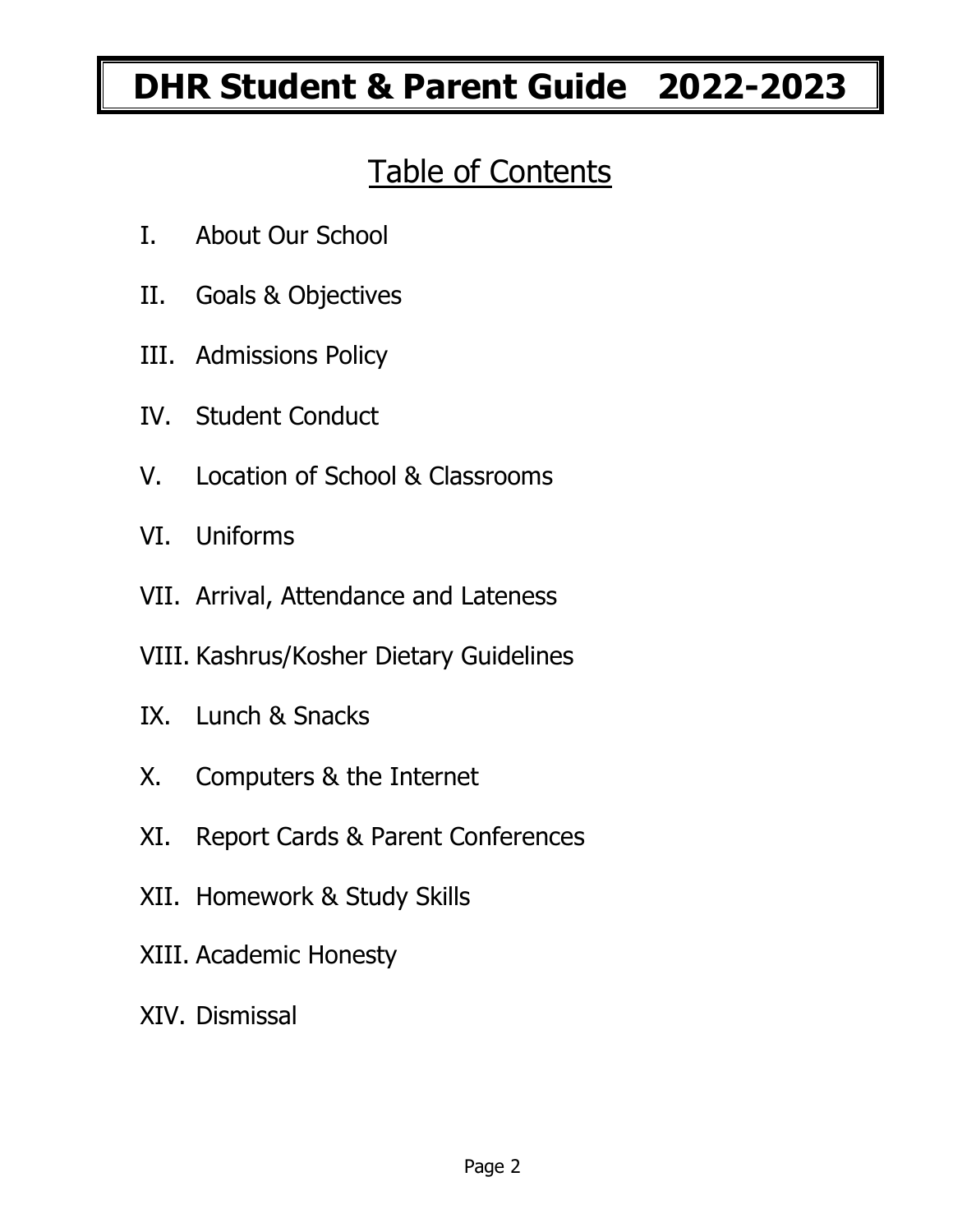## I. About Our School

Derech HaTorah of Rochester (DHR) is committed to providing a Torah education for all Jewish children. A seamless fusion of curricula has been developed to educate the whole child. DHR teaches a superior, scholastic curriculum that meets and exceeds New York State Education Department standards. The intellectual and moral development of every student is maximized in a warm, nurturing learning environment. Each student is viewed as an individual, having multiple capacities, interests and intelligences. Thus, our educational philosophy reflects the wisdom of Proverbs: "Chanoch L'naar Al Pi Darko" (educate each child according to his nature).

### II. Goals & Objectives

- Unequivocal commitment to excellence
- Implement congruent academic program
- Develop intellectually curious, critical thinkers
- Focus on *Derech Eretz*, including character development, integrity and respect for others
- Assess learning through multiple measures of academic achievement
- Foster a learning environment that supports ethical and moral conduct
- Encourage creativity
- Motivate students to develop a positive self-image
- Enrich our educational product through a variety of creative and innovative programs and partnerships

## III. Admissions Policy

Derech HaTorah of Rochester admits Jewish students whose parents desire a superior, balanced Judaic and general studies education for their children. We do not discriminate on the basis of race, color, gender, national or ethnic origin in administration of our educational policies, admission policies, scholarships or other school-sponsored programs.

## IV. Student Conduct

Prominently exhibited in our school's goals and objectives, Derech HaTorah's primary focus is on Derech Eretz, including character development, integrity and respect for others. We emphasize the importance and necessity of showing respect to everyone. Kindness, thoughtfulness and courtesy are basic, fundamental expectations which all students, teachers and administrators will be expected to practice and display at all times.

## V. Location of School

Derech HaTorah is located at 71 Maiden Lane, Rochester, NY 14616. Our main entrance is situated at the back of the parking lot and is designated by a Derech HaTorah sign. The facility is handicapaccessible and has provisions for students with physical disabilities. The Derech HaTorah office is located on the second floor.

## VI. Uniforms

Derech HaTorah of Rochester requires all students to wear school uniforms. The uniform MUST be worn on all school days. Students should come to school in their clean uniforms, dressed neatly and appropriately. Please pay careful attention to the following details and help us avoid having to send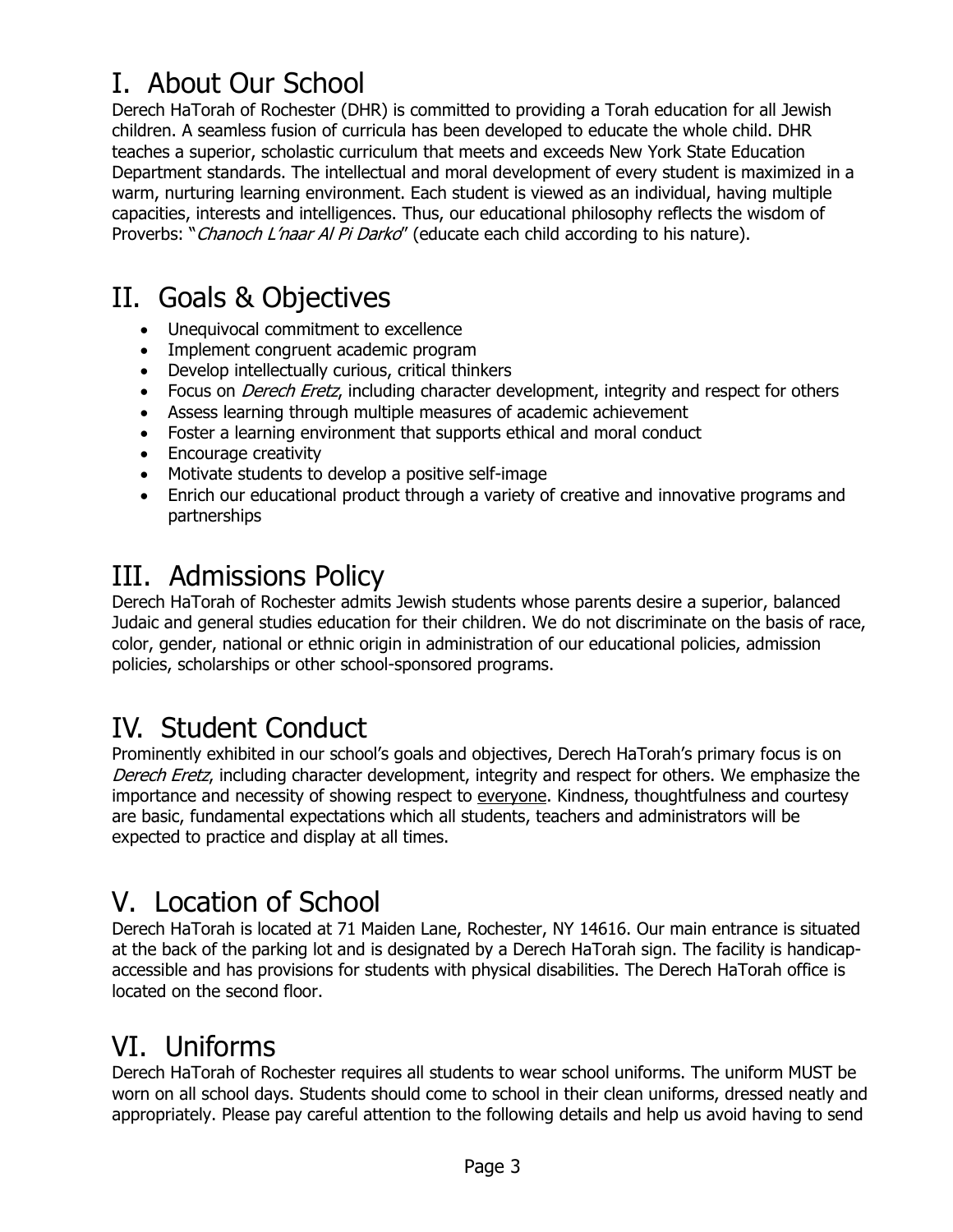a child home or call a parent to bring the proper clothing to school. Additionally, please be aware that all boys are required to wear their uniforms on Sunday during classes.

#### **BOYS:**

- $\triangleright$  Navy Blue Uniform Pants [regular, non-cargo]
- Light Blue, French Blue or White Long/Short Sleeve Oxford Shirt
- ▶ Light Blue or Navy Blue Long/Short Sleeve, 3 Button Polo Shirt
- $\triangleright$  Plain Navy Blue Sweatshirt [any brand hooded or zippered no decals, logos, or insignias]
- $\triangleright$  Navy Blue Sweatshirt with/without Hood w/DHR logo (available in office or via French Toast at [www.frenchtoast.com/schoolbox/schools](http://www.frenchtoast.com/schoolbox/schools) and then type in code:QS5FXTI)

Only the top button of shirts may be left opened (even with a shirt underneath). Additionally, all male students are required to wear a *yarmulka* (kippah) and tzitzis.

Students may not wear flip-flops, slippers or backless shoes to school and must wear sneakers on the days that they have physical education classes.

#### **GIRLS:**

- $\triangleright$  Light Blue/Dark Blue Cuffs and Collar Shirt
- Light Blue, French Blue or White Oxford Shirt/Blouse
- > Light Blue or Navy Blue Long Sleeve, 3 Button Polo Shirt
- $\triangleright$  Navy Blue Pleated Skirt [Covering the knees or longer]
- $\triangleright$  Navy Blue Pleated Jumper [Covering the knees or longer]
- Plain Navy Blue Sweatshirt [any brand regular, hooded or zippered no decals, logos or insignias]
- $\triangleright$  Navy Blue Sweatshirt with/without Hood w/DHR logo (available in office or via French Toast at [www.frenchtoast.com/schoolbox/schools](http://www.frenchtoast.com/schoolbox/schools) and then type in code: QS5FXTI)

Only the top button of shirts may be left opened (even with a shirt underneath). All girls (K-8) must wear knee socks or tights.

Students may not wear flip-flops, slippers or backless shoes to school and they must wear sneakers on days that they have physical education classes.

## VII. Arrival, Attendance and Lateness

Punctuality and regular attendance are crucial for success. Please try to be on time and in the classroom when class starts. Upon arrival at school, all students should go directly to their first period classroom/Tefilla area. For safety reasons, if a student arrives late, a parent must accompany the student up to the office. If a student is absent, the parent should call the school to inform the office and a note should be brought from home when the student returns to school explaining the absence. Attendance records, which are legal documents required by state law, will be kept by all first period teachers. If the absence is planned, please inform your teachers in advance to allow them sufficient time to prepare and send work to help the student keep up with class work and assignments.

Due to the pandemic, if a child needs to quarantine, we will try to set up Zoom for them.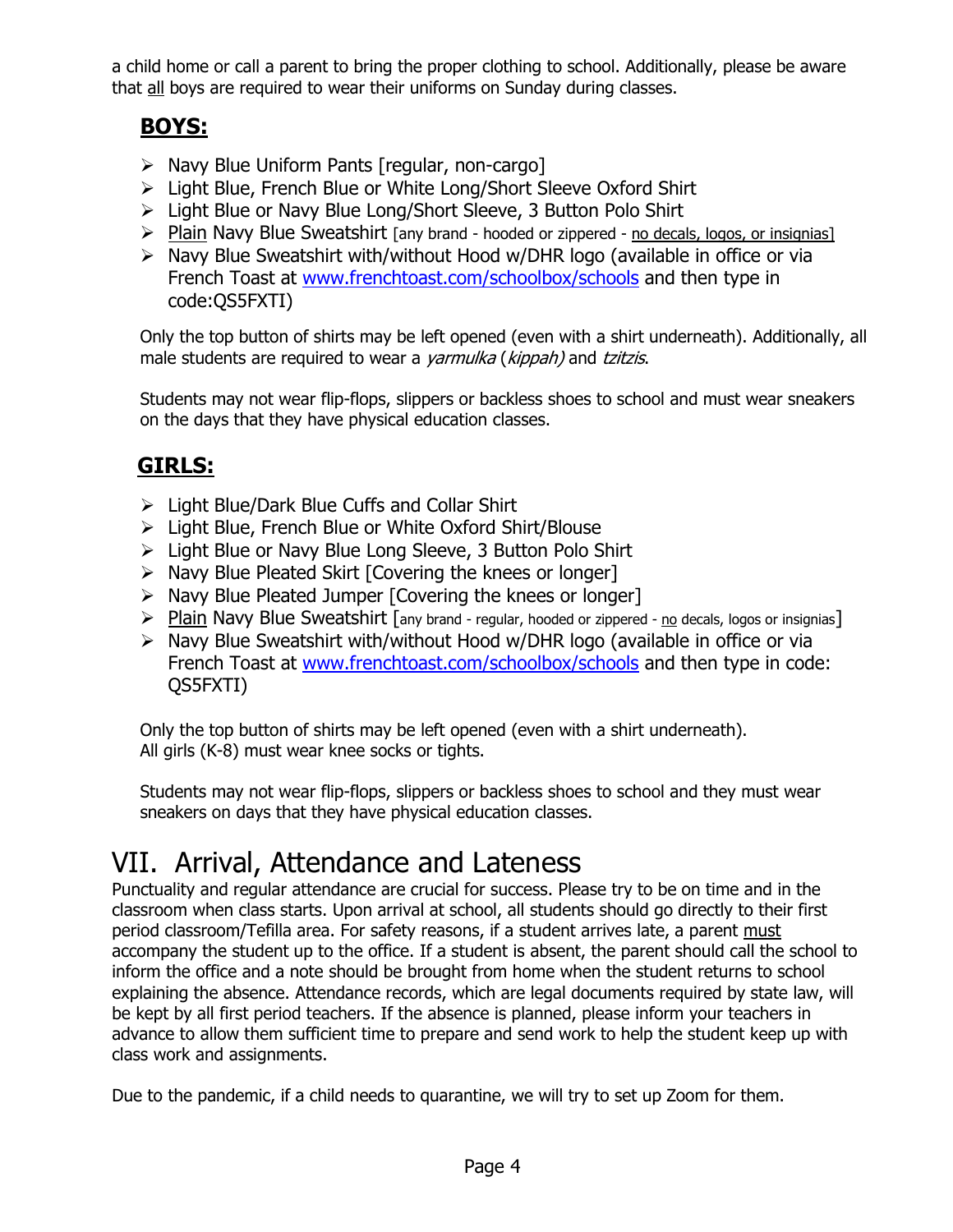## VIII. Kashrus/Kosher Dietary Guidelines

All food served to students must be prepackaged and must have one of the following kosher certifications:

 $(\mathbb{O},\mathbb{G})$ ,  $\mathbb{R},$   $\mathbb{B}$ ,  $\mathbb{R}$  or  $\mathbb{CP}$  .

School policy does not allow any home-baked foods, however, baked goods can occasionally be ordered through Chabad Lubavitch (271-0330), BJ's Bakery (475-1180) which is under the kuf-K or through Mrs. Adina Dan (330-5828).

## IX. Lunch & Snacks

Students should bring bagged, kosher dairy or Parve lunches from home (with all necessary utensils). Drinks may be brought from home, or students can help themselves to fresh milk, which is served daily. If a student is lactose intolerant or allergic to milk and needs special accommodations for meat lunches, they should reach out to the office in advance.

During the youngest children's lunchtime, the DHR 8<sup>th</sup> graders operate two student microwaves (one dairy and one Cholov Yisrael dairy) on a rotating schedule. Microwave schedules and rules are posted during the first week of school. Students in grades 3 - 8 have access to the microwaves daily (one dairy and one Cholov Yisrael dairy).

Lunchtime should be a pleasant and enjoyable break. Seats should not be reserved for other students. Proper, respectful behavior will be expected at all times and will also be enforced in the lunchroom. Students must clean up after themselves. The teachers supervising lunch periods will clarify any other rules or expectations.

## X. Computers & the Internet

Due to our concern about our ability to guarantee the purity and kedusha of our children and the sanctity of our school, we have very strict rules to protect our students. A well-known study (Wolak, Janis; University of New Hampshire) details the shocking and unacceptable levels of inappropriate exposure that even very young children routinely experience while using the internet.

In light of this danger and concerns expressed by our parent body and Rabbaim, and as a result of extensive input and a directive from Agudath Yisrael, we have a very carefully maintained whitelist for certain DHR computers (STEM lab, laptop cart and Computer Tech. lab). Otherwise, students have absolutely no internet access and are forbidden to use any personal devices, INCLUDING SMARTPHONES, at school, or at TIUNY when middle school students are there for davening. We have informed students and parents numerous times that if a child has a smartphone or any other device, it cannot be taken out during school time, or while in the DHR or TIUNY buildings. If it is taken out during any of those times, it will be confiscated until the end of the school year. Just to clarify, there are two important issues. First, students may not use any device during school hours and/or on DHR or TIUNY grounds, even if they do not have internet access. Second, students may use non-internet capable devices to play games or listen (with headphones) to music.

If your child needs to contact you, he/she may come to the school office and use our school phones to call you. If you have any questions about this policy, please feel free to call the school for clarification at 585-266-2920. May we all be zoche to see much nachas from our children, and be partners in the preservation of kedushas Yisrael.

## XII. Report Cards & Parent Conferences